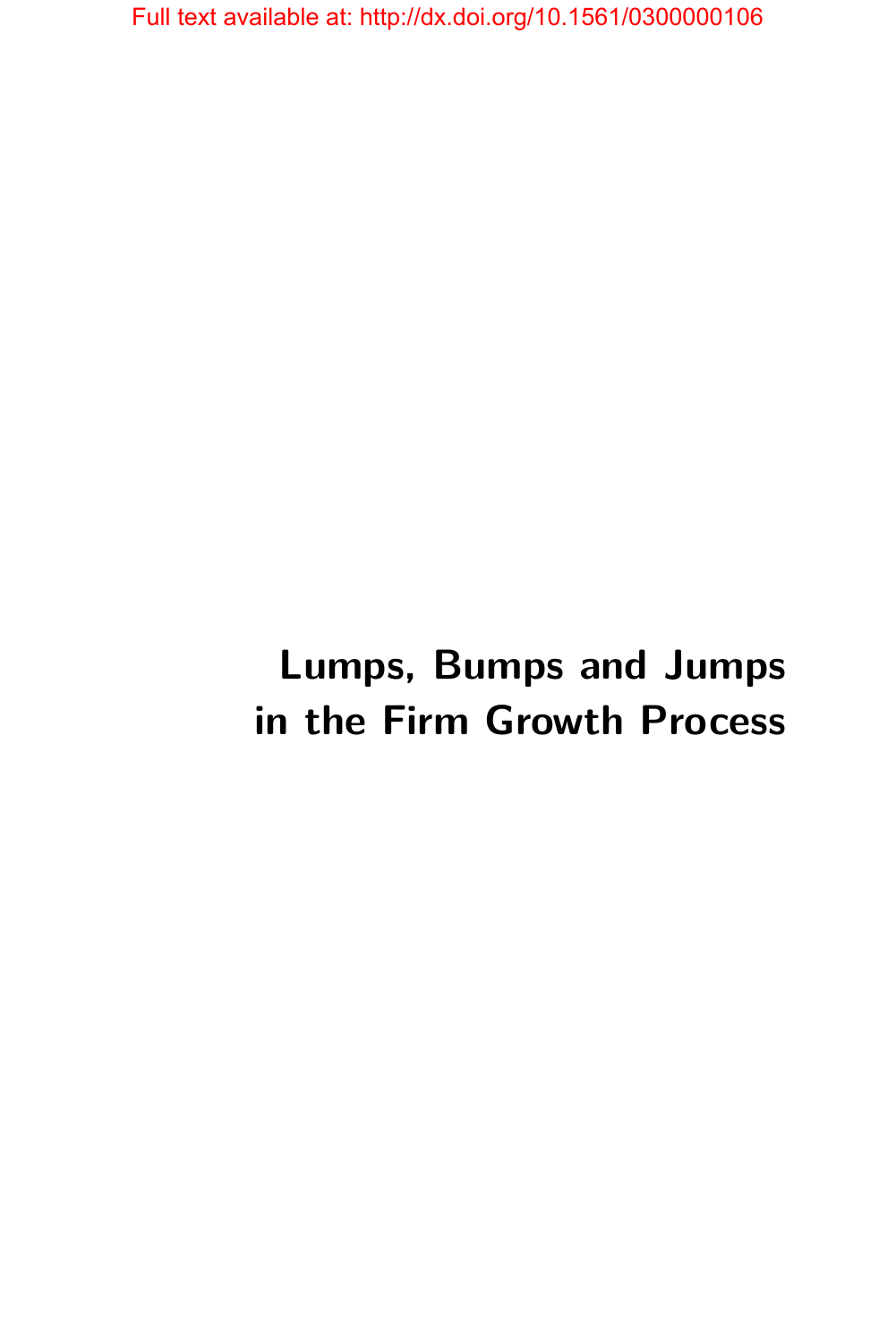# **Other titles in Foundations and Trends® in Entrepreneurship**

*Understanding Entrepreneurial Failure: Conceptualizing Failure, Taking Stock, and Broadening the Scope of Failure Research* Anna Jenkins ISBN: 978-1-68083-950-0

*Pioneering Entrepreneurship Research: How, by Whom, and When* Pontus Braunerhjelm, Martin Andersson and Johan Eklund ISBN: 978-1-68083-948-7

*Vannevar Bush: A Public Sector Entrepreneur* Albert N. Link ISBN: 978-1-68083-932-6

*IPOs and Entrepreneurial Firms* Giancarlo Giudici and Silvio Vismara ISBN: 978-1-68083-868-8

*Entrepreneurship, Finance and Management: Essays in Honor of Mike Wright* David B. Audretsch, Donald F. Kuratko and Albert N. Link ISBN: 978-1-68083-832-9

*Ambidexterity and Entrepreneurship Studies: A Literature Review and Research Agenda* Maribel Guerrero ISBN: 978-1-68083-818-3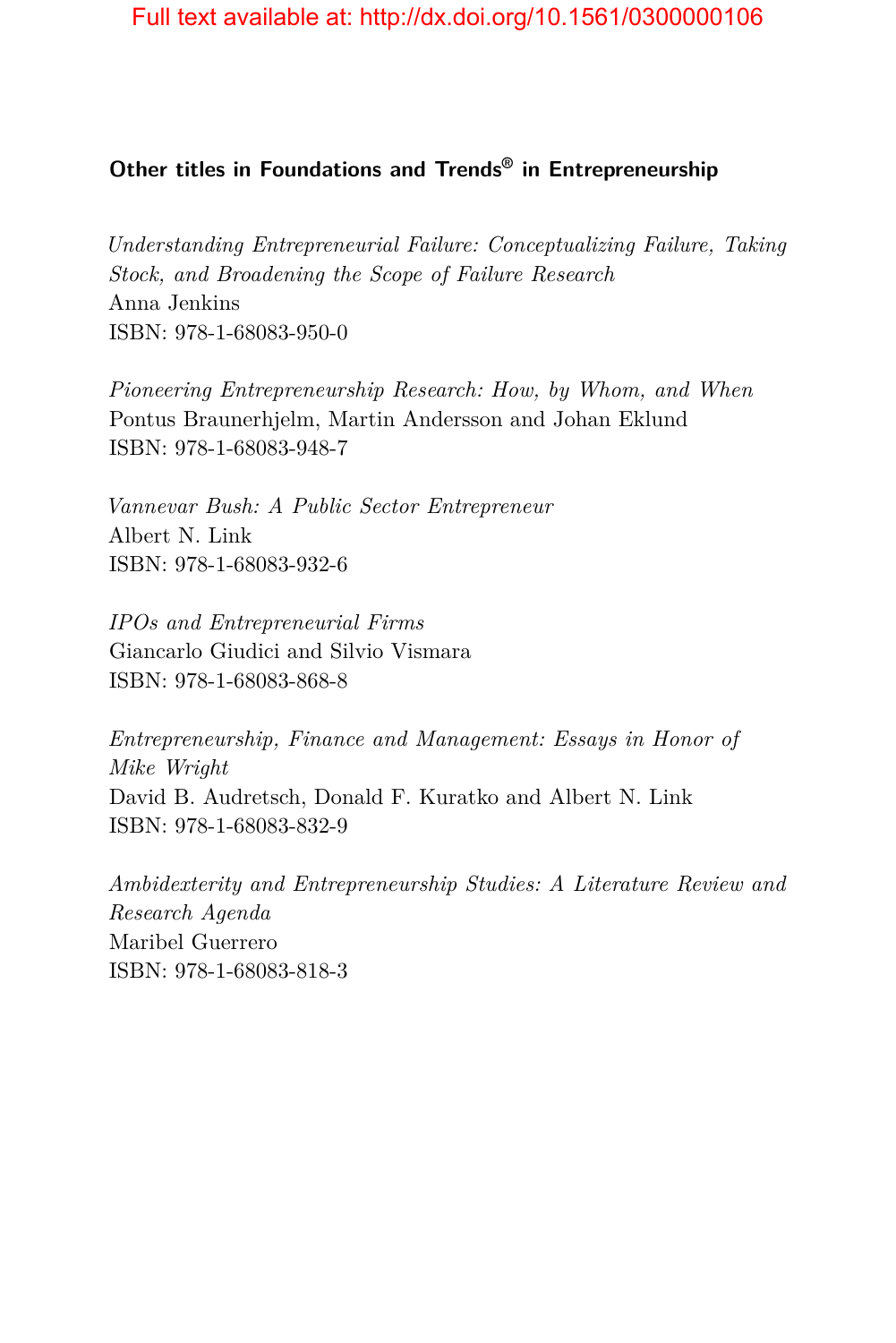# **Lumps, Bumps and Jumps in the Firm Growth Process**

**Alex Coad** Waseda Business School Waseda University Japan alex.coad@waseda.jp

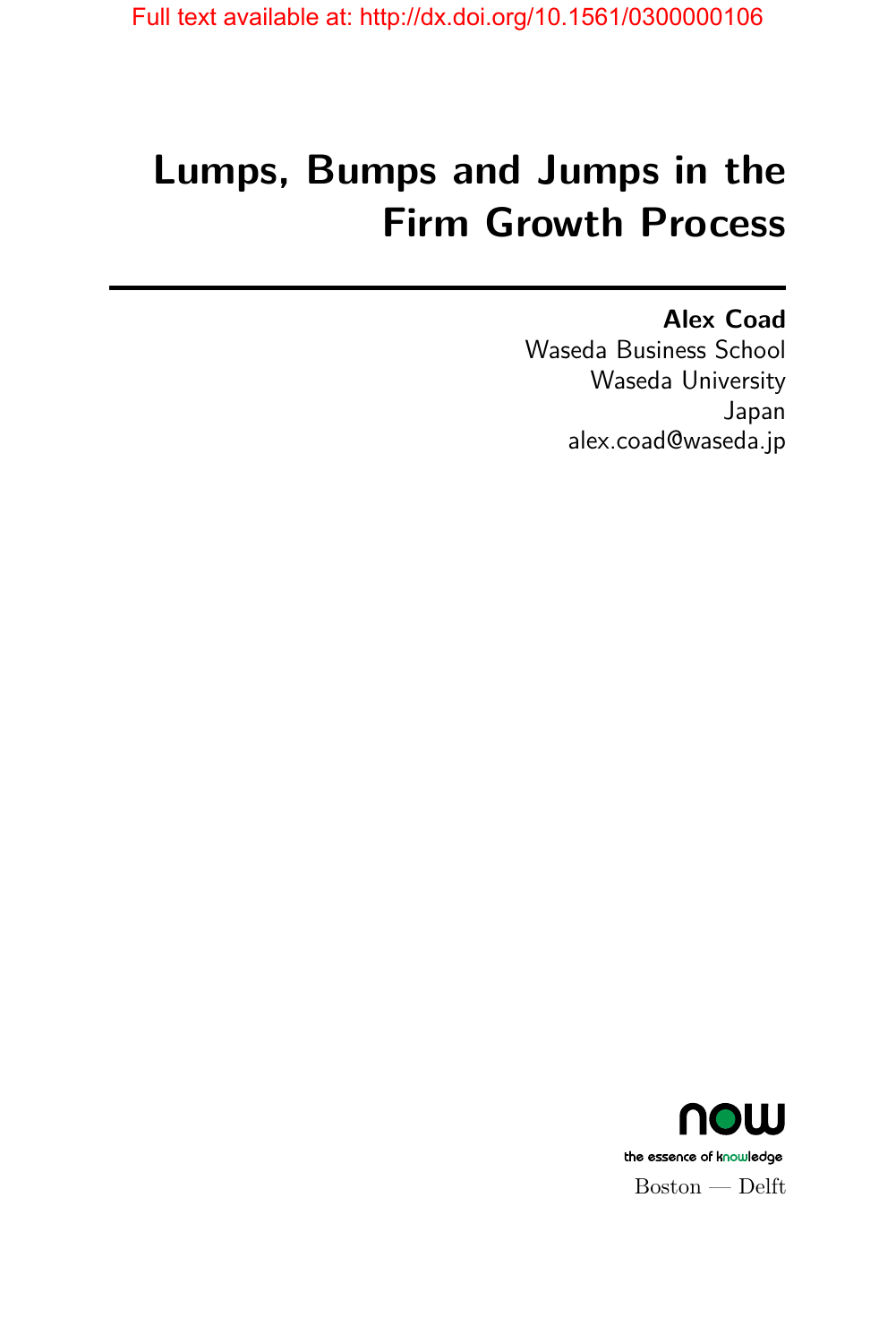# **Foundations and Trends® in Entrepreneurship**

*Published, sold and distributed by:* now Publishers Inc. PO Box 1024 Hanover, MA 02339 United States Tel. +1-781-985-4510 www.nowpublishers.com sales@nowpublishers.com

*Outside North America:* now Publishers Inc. PO Box 179 2600 AD Delft The Netherlands Tel. +31-6-51115274

The preferred citation for this publication is

A. Coad. *Lumps, Bumps and Jumps in the Firm Growth Process*. Foundations and Trends® in Entrepreneurship, vol. 18, no. 4, pp. 212–267, 2022.

ISBN: 978-1-68083-961-6 © 2022 A. Coad

All rights reserved. No part of this publication may be reproduced, stored in a retrieval system, or transmitted in any form or by any means, mechanical, photocopying, recording or otherwise, without prior written permission of the publishers.

Photocopying. In the USA: This journal is registered at the Copyright Clearance Center, Inc., 222 Rosewood Drive, Danvers, MA 01923. Authorization to photocopy items for internal or personal use, or the internal or personal use of specific clients, is granted by now Publishers Inc for users registered with the Copyright Clearance Center (CCC). The 'services' for users can be found on the internet at: www.copyright.com

For those organizations that have been granted a photocopy license, a separate system of payment has been arranged. Authorization does not extend to other kinds of copying, such as that for general distribution, for advertising or promotional purposes, for creating new collective works, or for resale. In the rest of the world: Permission to photocopy must be obtained from the copyright owner. Please apply to now Publishers Inc., PO Box 1024, Hanover, MA 02339, USA; Tel. +1 781 871 0245; www.nowpublishers.com; sales@nowpublishers.com

now Publishers Inc. has an exclusive license to publish this material worldwide. Permission to use this content must be obtained from the copyright license holder. Please apply to now Publishers, PO Box 179, 2600 AD Delft, The Netherlands, www.nowpublishers.com; e-mail: sales@nowpublishers.com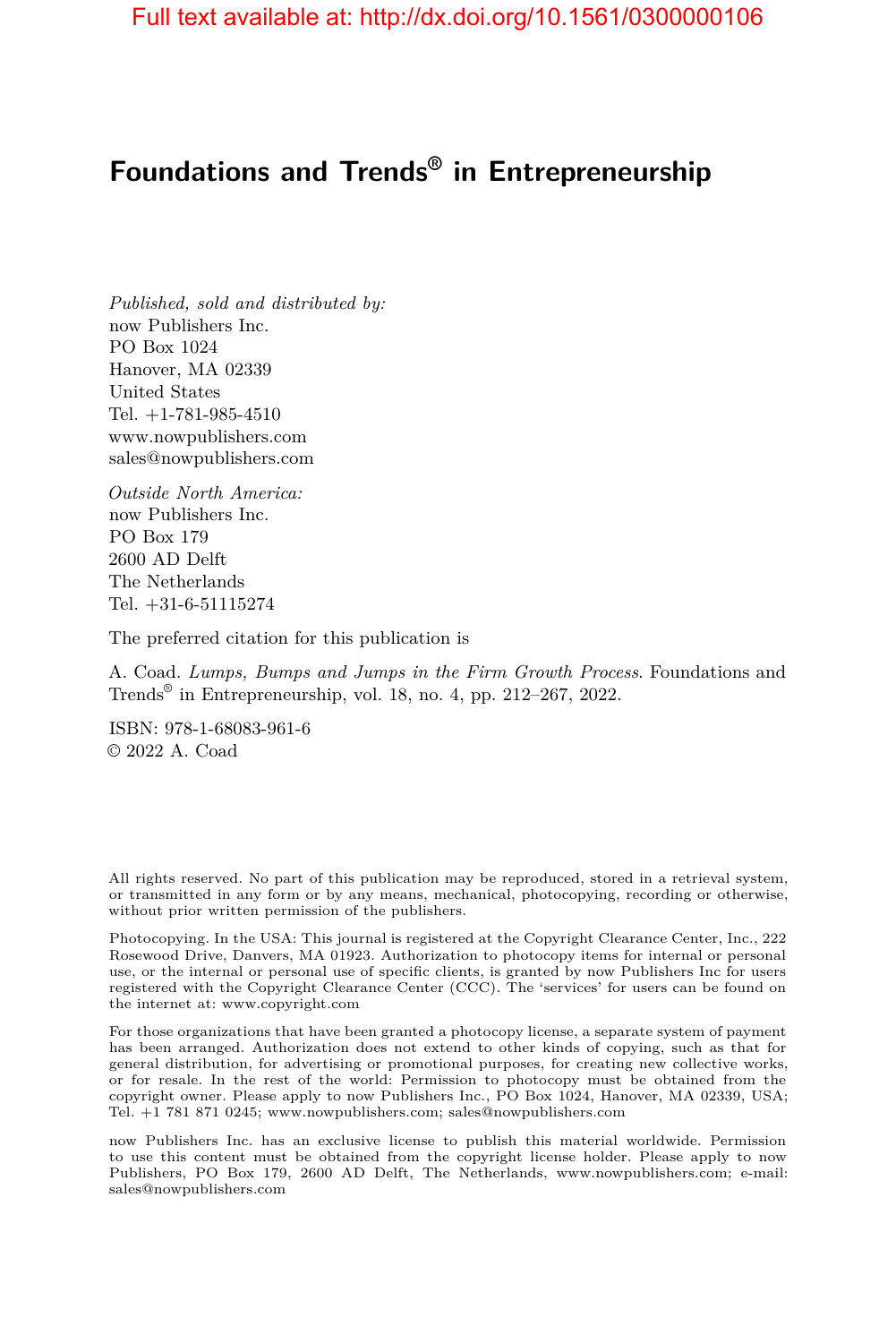# **Foundations and Trends® in Entrepreneurship** Volume 18, Issue 4, 2022 **Editorial Board**

#### **Editors-in-Chief**

**Albert N. Link** University of North Carolina at Greensboro United States **David B. Audretsch** Indiana University United States

#### **Editors**

Howard Aldrich *University of North Carolina*

Sharon Alvarez *University of Denver*

Per Davidsson *Queensland University of Technology*

Michael Frese *National University of Singapore*

William B. Gartner *Copenhagen Business School*

Magnus Henrekson *IFN Stockholm*

Michael A. Hitt *Texas A&M University*

Joshua Lerner *Harvard University* Jeff McMullen *Indiana University*

P.R. Kumar *Texas A&M University*

Maria Minniti *Syracuse University*

Simon Parker *University of Western Ontario*

Holger Patzelt *TU Munich*

Saras Sarasvathy *University of Virginia*

Roy Thurik *Erasmus University*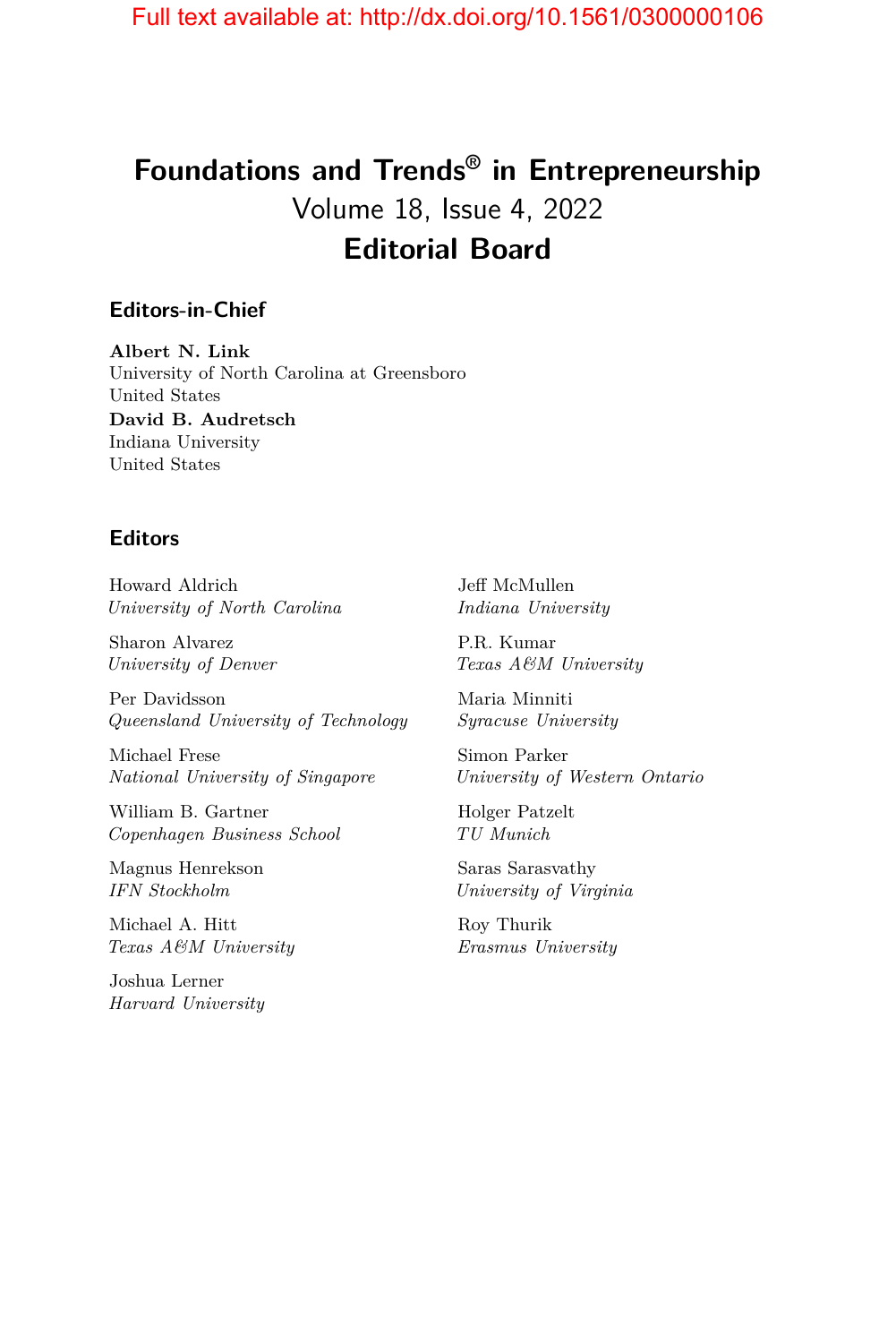# **Editorial Scope**

## **Topics**

Foundations and Trends<sup>®</sup> in Entrepreneurship publishes survey and tutorial articles in the following topics:

- Nascent and start-up entrepreneurs
- Opportunity recognition
- New venture creation process
- Business formation
- Firm ownership
- Market value and firm growth
- Franchising
- Managerial characteristics and behavior of entrepreneurs
- Strategic alliances and networks
- Government programs and public policy
- Gender and ethnicity
- New business financing:
	- **–** Business angels
	- **–** Bank financing, debt, and trade credit
	- **–** Venture capital and private equity capital
	- **–** Public equity and IPOs
- Family-owned firms
- Management structure, governance and performance
- Corporate entrepreneurship
- High technology:
	- **–** Technology-based new firms
	- **–** High-tech clusters
- Small business and economic growth

## **Information for Librarians**

Foundations and Trends® in Entrepreneurship, 2022, Volume 18, 4 issues. ISSN paper version 1551-3114. ISSN online version 1551-3122. Also available as a combined paper and online subscription.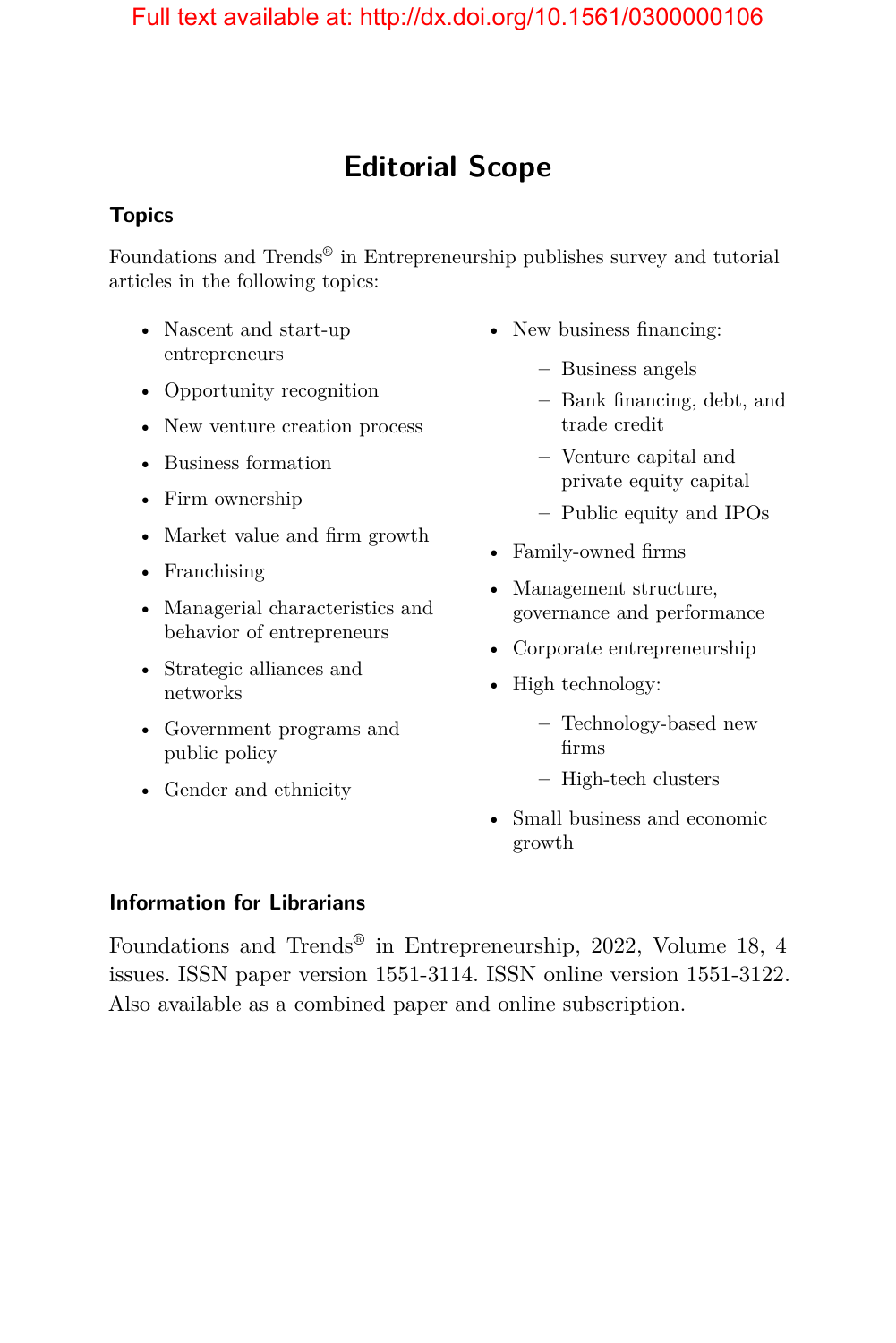# **Contents**

| 1              | <b>Introduction</b>                                                         | $\overline{2}$ |
|----------------|-----------------------------------------------------------------------------|----------------|
| $\overline{2}$ | <b>Theoretical Background</b>                                               | 5              |
|                | Stages of Growth entertainment is a series of Growth<br>2.1                 | 5              |
|                | 2.2                                                                         | 9              |
|                | 2.3                                                                         | 12             |
|                | 2.4                                                                         | 14             |
| 3              | <b>Growth Rates Distribution</b>                                            | 20             |
|                | Lumps in the Growth Rates Distribution <b>Exercise 2</b><br>3.1             | 20             |
|                | Parametric Estimation of the Growth Rates Distribution<br>3.2 <sub>2</sub>  | 23             |
| 4              | <b>Empirical Analysis</b>                                                   | 26             |
|                | 4.1                                                                         | 26             |
|                | 4.2                                                                         | 28             |
|                | 4.3                                                                         | 31             |
|                | 4.4                                                                         | 32             |
|                | Changes in Firms' Organization <b>Changes</b> in Firms' Organization<br>4.5 | 34             |
| 5              | <b>Implications for Empirical Analysis</b>                                  | 40             |
| 6              | <b>Conclusion</b>                                                           | 43             |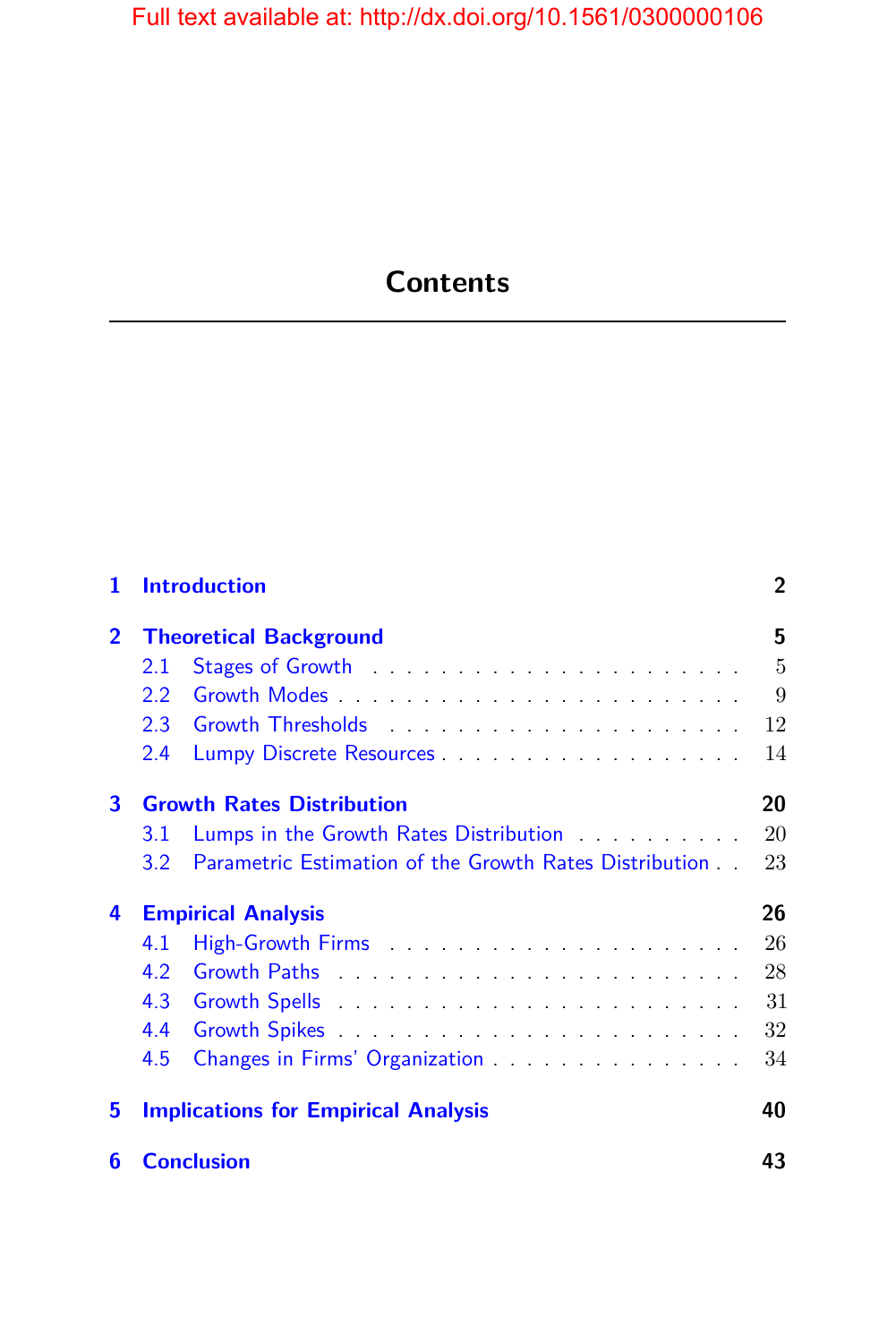| 46 |
|----|
| 47 |
|    |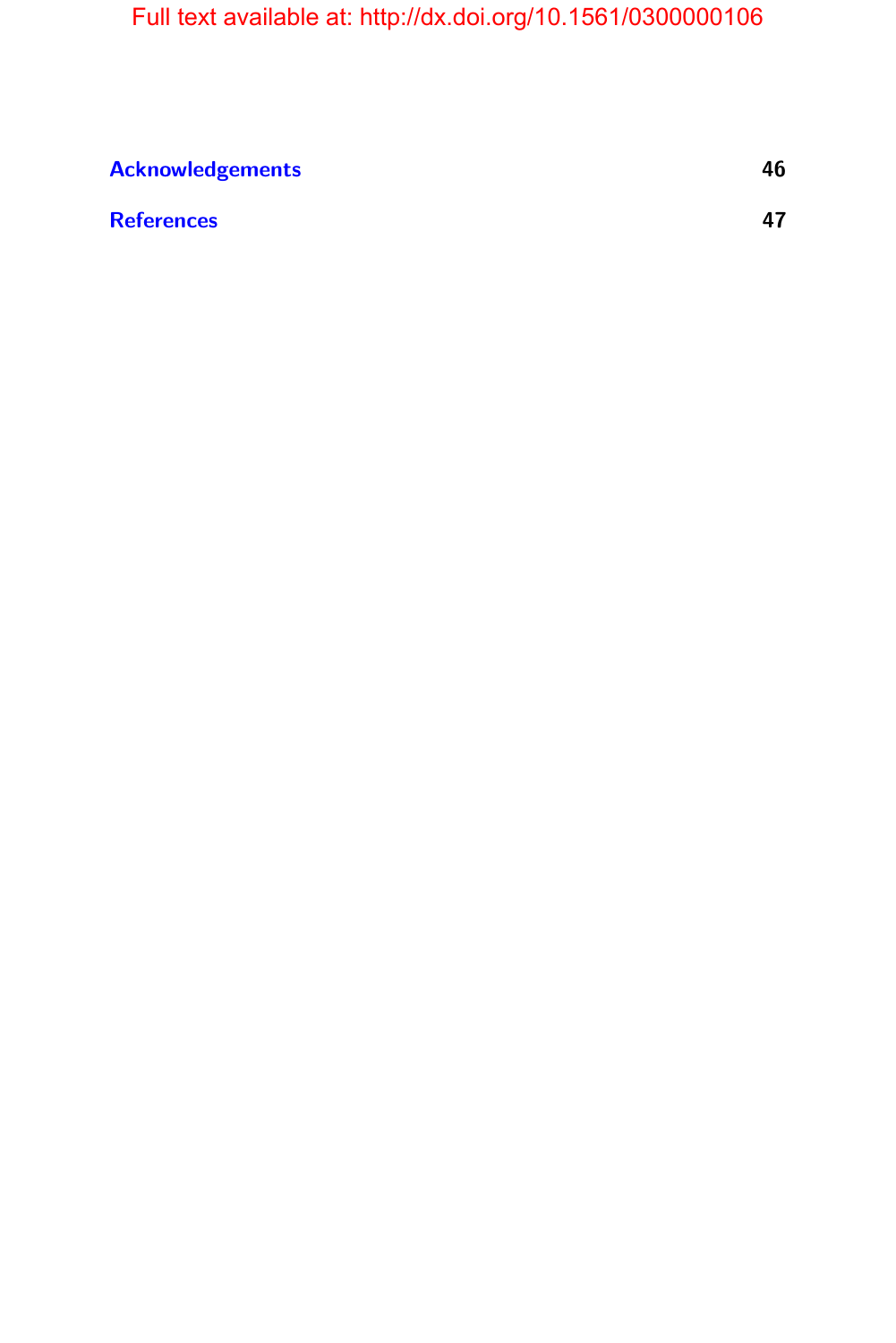# **Lumps, Bumps and Jumps in the Firm Growth Process**

Alex  $Coad<sup>1</sup>$ 

<sup>1</sup>*Waseda Business School, Waseda University, Japan; alex.coad@waseda.jp*

## ABSTRACT

Firm growth is a central topic in entrepreneurship research. The approach taken here is to survey the literature on lumps and discontinuities in the growth process, which may well correspond to the most interesting cases of firm growth. Our interdisciplinary review investigates stages of growth models, growth modes, growth strategies, and barriers and thresholds that hinder the growth of firms. Firm growth is theorized to be characterized by the addition and reconfiguration of lumpy discrete resources. The distribution of annual growth rates follows a heavy-tailed distribution, which has led to interest in growth paths, growth spells, growth spikes, and the phenomenon of High-Growth Firms (HGFs). We conclude with implications for empirical and theoretical research.

**Keywords:** firm growth; growth strategies; growth paths; Penrose; growth rate distribution; high-growth firms (HGFs)

Alex Coad (2022), "Lumps, Bumps and Jumps in the Firm Growth Process", Foundations and Trends<sup>®</sup> in Entrepreneurship: Vol. 18, No. 4, pp 212–267. DOI: 10.1561/0300000106. ©2022 A. Coad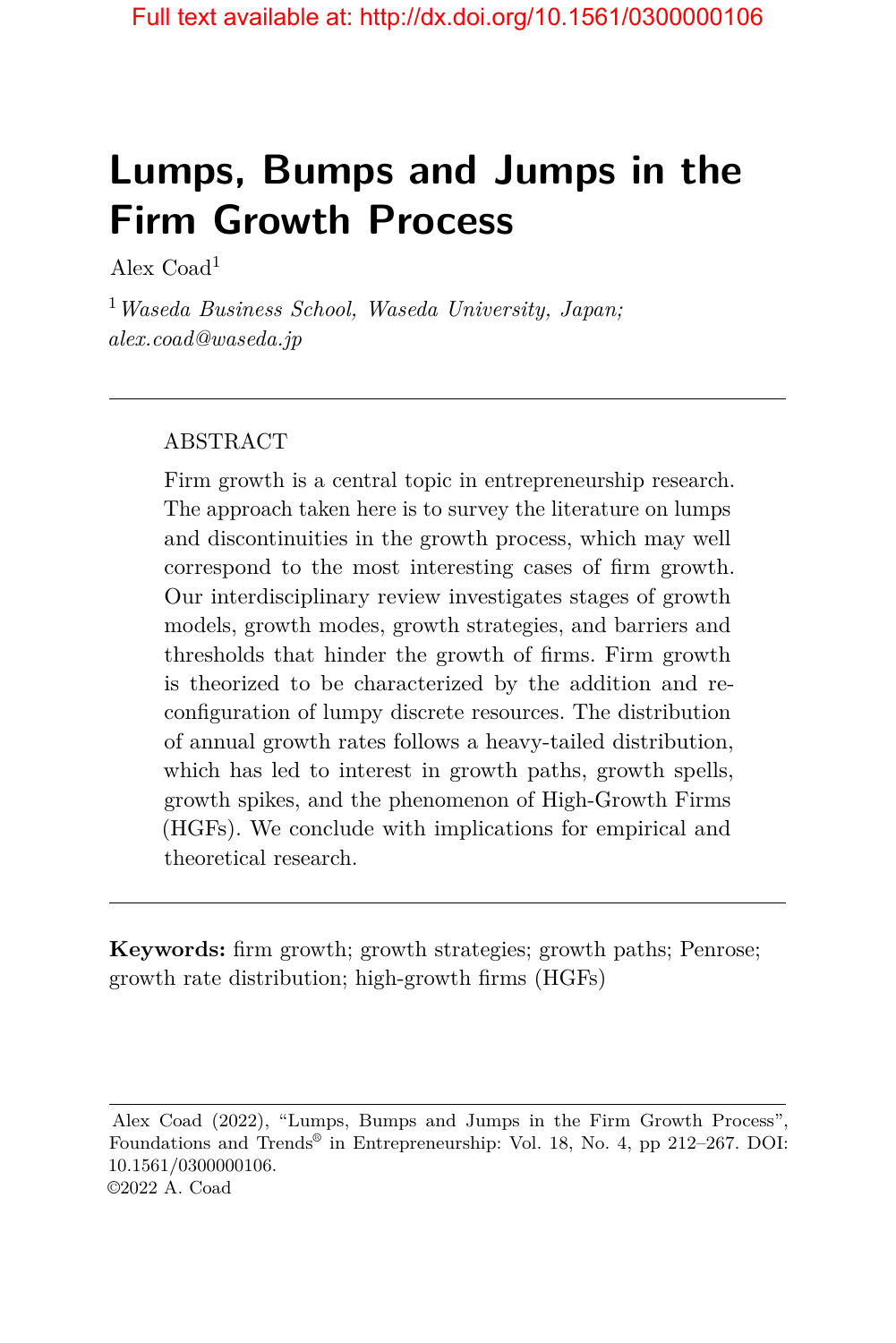# **1**

# <span id="page-9-0"></span>**Introduction**

A central topic in entrepreneurship research is the growth of firms. Unsurprisingly, therefore, much research has been published on the topic. There is also a large number of surveys on the topic of firm growth, covering the literature on the topic from various angles, for example the following:

- Gilbert *et al.* [\(2006\)](#page-18-0), and Davidsson *et al.* [\(2010\)](#page-16-0) on new venture growth
- McKelvie and Wiklund [\(2010\)](#page-19-0) and Achtenhagen *et al.* [\(2010\)](#page-12-1) on small firm growth
- Henrekson and Johansson  $(2009, 2010)$  $(2009, 2010)$  $(2009, 2010)$ , Coad *et al.*  $(2014)$ , Moreno and Coad [\(2015\)](#page-20-0) and Demir *et al.* [\(2017\)](#page-17-0) on High-Growth Firms
- Nason and Wiklund [\(2018\)](#page-20-1) on firm growth and Penrosean resourcebased theorizing
- Sutton [\(1997\)](#page-21-0) and Caves [\(1998\)](#page-14-0) from the perspective of Industrial Organization and Economics
- Nichter and Goldmark [\(2009\)](#page-20-2) on small firm growth in developing countries
- Coad [\(2009\)](#page-14-1) as a book-length survey of firm growth.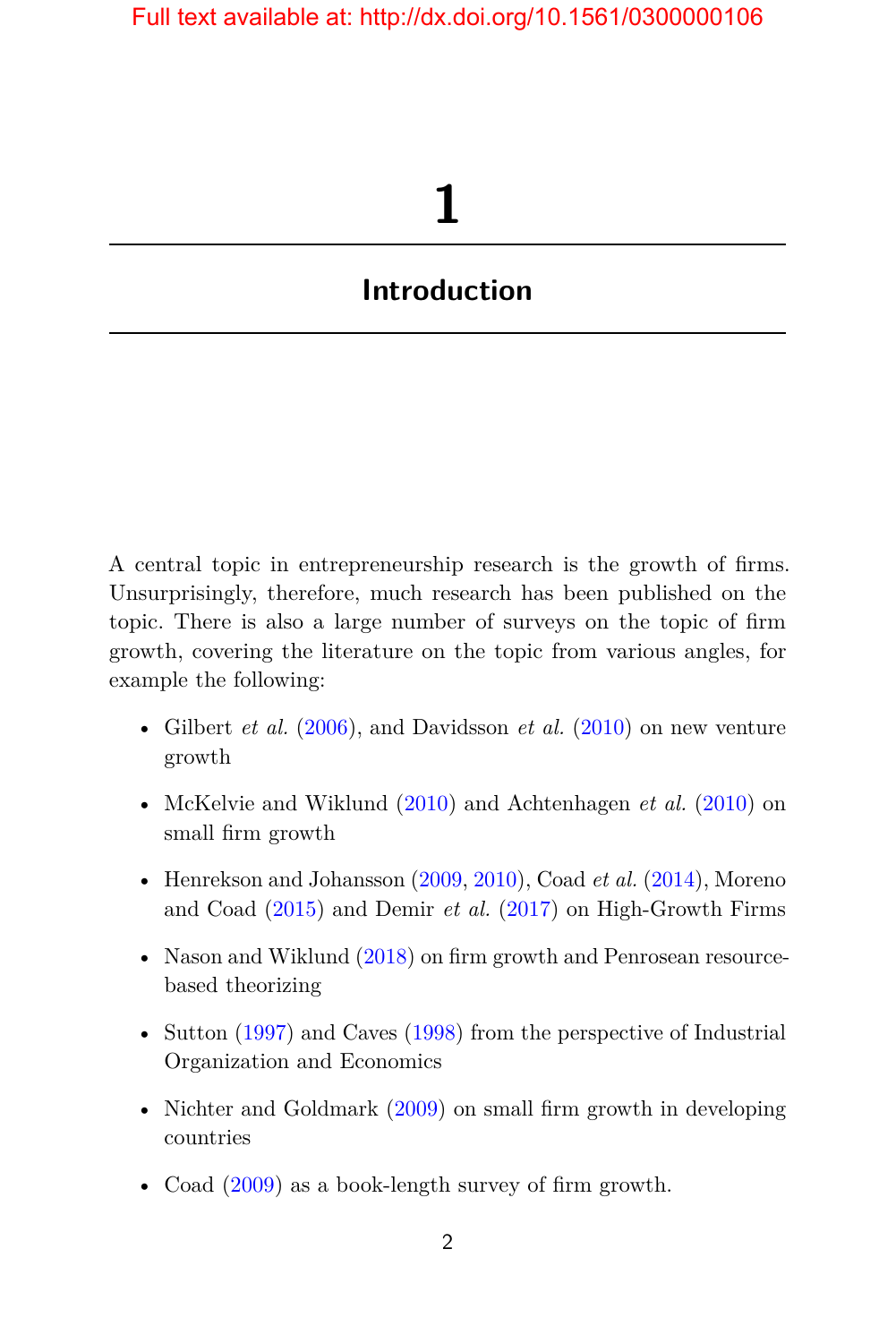These surveys generally focus on the determinants of firm growth, where firm growth is generally seen as "more of the same" in the context of a smoothly-expanding continuous variable that represents firm size. The current monograph seeks to contribute to the literature by taking a different angle to the phenomenon of firm growth – emphasizing the lumpy nature of growth, and focusing specifically on the discontinuities in the growth process.

The standard approach for empirical work into firm growth is to take annual growth as the dependent variable, and to explain this using a long list of explanatory variables:

$$
Growth\_rate_{i,t} = \alpha + \beta_1 size_{i,t} + \beta_2 age_{i,t} + \beta_3 X_{i,t} + \varepsilon_{i,t} \tag{1.1}
$$

Here, the growth rate for firm *i* in year *t* is explained in terms of size, age, perhaps also size squared and age squared, and the usual vector of explanatory variables  $X_{i,t}$  that includes variables such as legal form, profits, innovation (R&D, patenting), advertising, multiplant firm dummy, sources of advice, industry growth rate, sector dummies, region dummies, and so on.

For example, much of the literature focuses on Gibrat's Law, which essentially investigates if growth rate is independent of size (i.e., whether  $\beta_1 = 0$ ). There has been a flood of research on Gibrat's law, to check whether it is verified or not (Audretsch *et al.*, [2004\)](#page-12-2). The conclusion is that, generally, small firms grow faster (at least, up until a certain size threshold). It has also been found that young firms grow faster, with most of the effects in the first 5–7 years after entry (Coad, [2018\)](#page-14-2). Stylized facts are also emerging for the effects of other variables on firm growth. However, the explanatory power (as shown by the  $R^2$  statistic) is generally low (Storey, [2011\)](#page-21-1), leading some scholars to highlight the need to shift away from focusing on "how much" firms grow, and instead focusing on "how" firms grow (McKelvie and Wiklund, [2010\)](#page-19-0). When calling for more research into "how" firms grow, McKelvie and Wiklund [\(2010\)](#page-19-0) mainly discuss the "how" in terms of growth modes (organic vs. acquisitive growth, franchises, alliances, etc.) whereas this monograph discusses "how" firms grow by focusing on the discontinuous and lumpy nature of growth.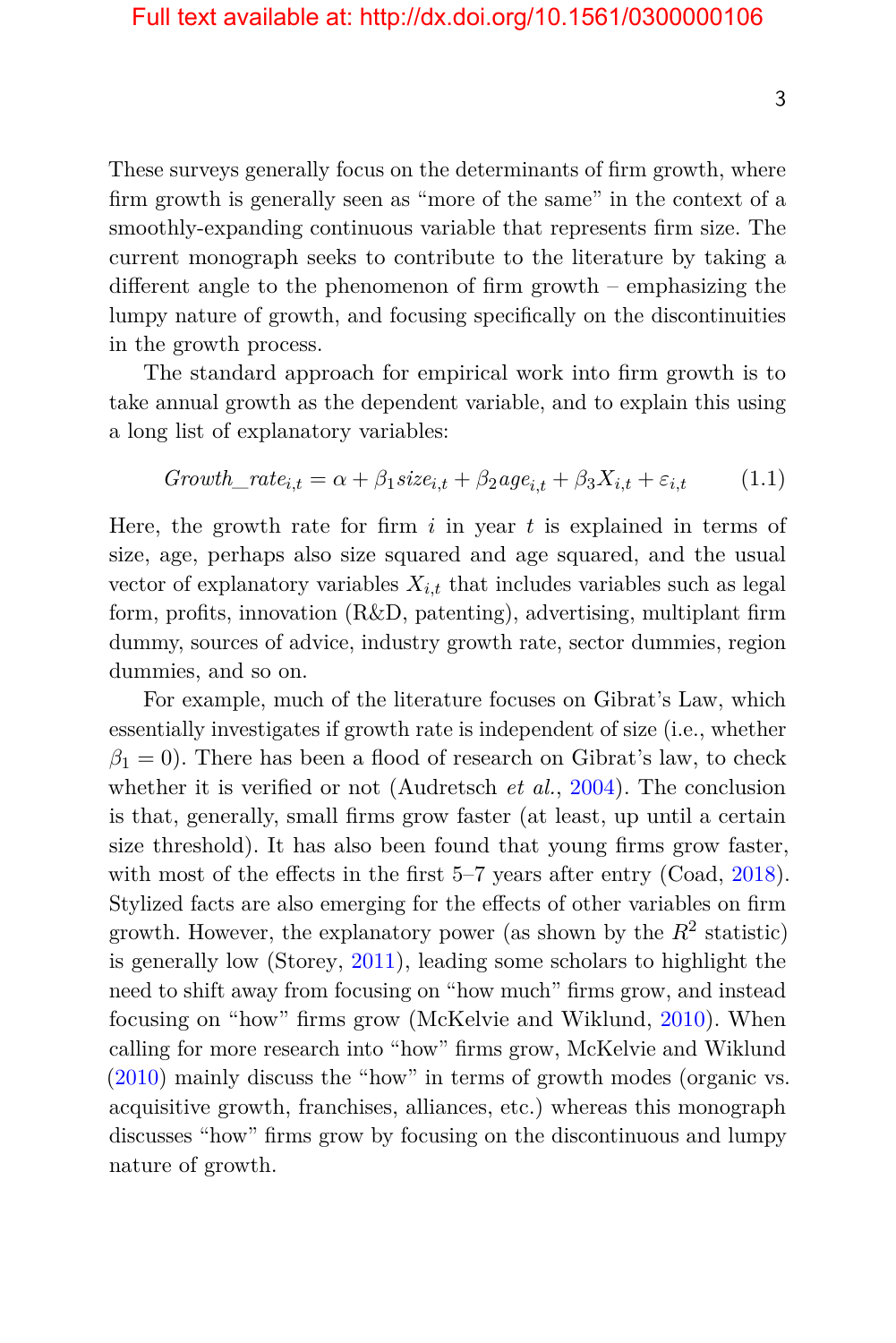#### 4 Introduction

Much research into firm growth has implicitly taken the view that growth is a question of "more of the same", as if growth was a kind of amorphous putty that can be squeezed out upon demand, like squeezing toothpaste out of a tube. Many of the literature reviews mentioned above give insufficient attention to the fact that growth is episodic, discontinuous, and that it brings about qualitative transformations within growing firms. This monograph seeks to discuss these issues head-on. Indeed, we argue that the most interesting growth events occur during these discontinuous lumps and spikes in the growth process. Lumps in the growth process are important phenomena because they have a disproportionate effect on overall firm growth and overall economic dynamism, they are important steps in theoretical models (e.g., Caliendo *et al.*, [2020\)](#page-14-3), and they are also of particular interest to policy interventions that seek to support growing firms at critical junctures.

Our survey is necessarily multidisciplinary as we focus on various aspects of the growth process. Section [2](#page--1-0) focuses on theoretical aspects of lumpy growth. We begin by discussing stages of growth models, before considering the various growth modes available to firms (growth by replication or diversification, organic vs. acquisitive growth, etc.). Regarding barriers to growth, we discuss which growth thresholds may discourage firms to grow beyond a certain size. We also discuss the various dimensions in which firm resources may be considered to be lumpy. Section [3](#page--1-0) focuses on empirical research into the lumpiness of firm growth. The distribution of annual growth rates is not Gaussian but resembles the Laplace distribution (also known as the symmetric exponential), meaning that a fraction of firms can be expected to grow very fast in each period. Section [4](#page--1-0) discusses how empirical research into the characteristics and performance of High-Growth Firms (HGFs) as well as searching for regularities in growth paths, growth autocorrelation patterns, growth spells, and growth spikes. We also discuss how changes in a firm's organization (in terms of hierarchical layers) relate to firm dynamics. Section [5](#page--1-0) discusses some implications of our literature review for empirical analysis, and Section [6](#page--1-0) concludes.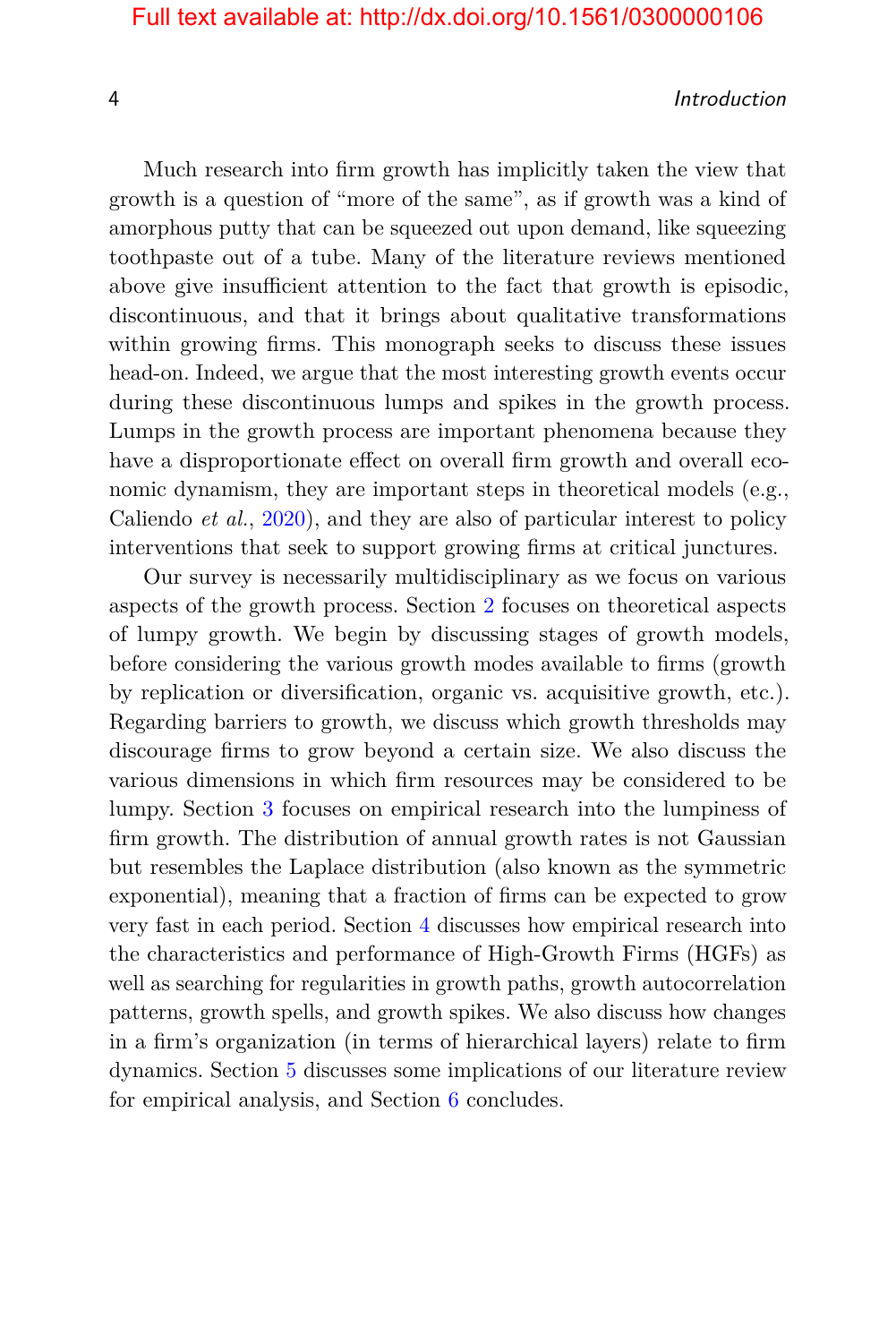- <span id="page-12-1"></span><span id="page-12-0"></span>Achtenhagen, L., L. Naldi, and L. Melin (2010). "'Business growth'— Do practitioners and scholars really talk about the same thing?" *Entrepreneurship Theory and Practice*. 34(2): 289–316.
- Acs, Z., W. Parsons, and S. Tracy (2008). "High impact firms: Gazelles revisited". *SBA Working Paper No. 328*. June.
- Aghion, P., A. Bergeaud, and J. Van Reenen (2021). "The impact of regulation on innovation (No. w28381)". National Bureau of Economic Research.
- Arend, R. J. (2006). "Tests of the resource-based view. Do the empirics have any clothes?" *Strategic Organization.* 4: 409–421.
- Ashton, T. S. (1926). "The growth of textile businesses in the Oldham district, 1884–1924". *Journal of the Royal Statistical Society*. 89(3): 567–583.
- <span id="page-12-2"></span>Audretsch, D. B., L. Klomp, E. Santarelli, and A. R. Thurik (2004). "Gibrat's law: Are the services different?" *Review of Industrial Organization*. 24(3): 301–324.
- Bak, P., K. Chen, J. Scheinkman, and M. Woodford (1993). "Aggregate fluctuations from independent sectoral shocks: Self-organized criticality in a model of production and inventory dynamics". *Ricerche Economiche*. 47(1): 3–30.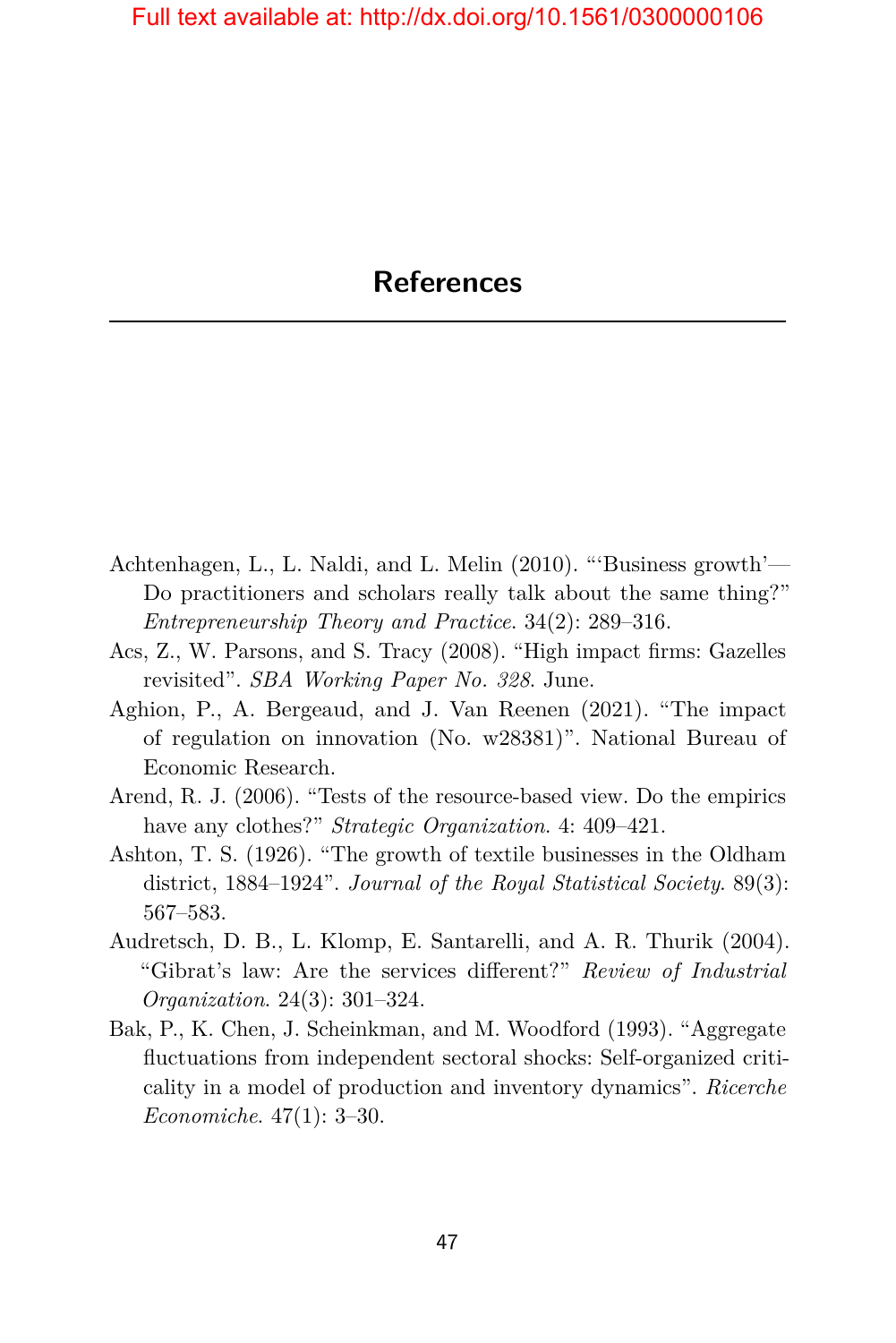- Bessen, J., M. Goos, A. Salomons, and W. van den Berge (2020). "Firm-level automation: Evidence from the Netherlands". *American Economic Association Papers and Proceedings*. 110: 389–393.
- Bianchini, S., G. Bottazzi, and F. Tamagni (2017). "What does (not) characterize persistent corporate high-growth?" *Small Business Economics*. 48(3): 633–656.
- Bianchini, S. and G. Pellegrino (2019). "Innovation persistence and employment dynamics". *Research Policy*. 48(5): 1171–1186.
- Bloom, N., C. Genakos, R. Sadun, and J. Van Reenen (2012). "Management practices across firms and countries". *Academy of Management Perspectives*. 26(1): 12–33.
- Bokhari, F. A., F. Mariuzzo, and A. R. Bennato (2021). "Innovation and growth in the UK pharmaceuticals: The case of product and marketing introductions". *Small Business Economics*. 57(1): 603– 634.
- Bornhäll, A., S. O. Daunfeldt, and N. Rudholm (2017). "Employment protection legislation and firm growth: Evidence from a natural experiment". *Industrial and Corporate Change*. 26(1): 169–185.
- Bottazzi, G., E. Cefis, and G. Dosi (2002). "Corporate growth and industrial structures: Some evidence from the Italian manufacturing industry". *Industrial and Corporate Change*. 11(4): 705–723.
- Bottazzi, G. and A. Secchi (2006). "Explaining the distribution of firm growth rates". *Rand Journal of Economics*. 37(2): 235–256.
- Braguinsky, S., L. G. Branstetter, and A. Regateiro (2011). "The incredible shrinking Portuguese firm". National Bureau of Economic Research, *Working Paper No. w17265*.
- Braguinsky, S., A. Ohyama, T. Okazaki, and C. Syverson (2021). "Product innovation, product diversification, and firm growth: Evidence from Japan's early industrialization". *American Economic Review*. 111(12): 3795–3826.
- Brenner, T. and A. Schimke (2015). "Growth development paths of firms—A study of smaller businesses". *Journal of Small Business Management*. 53(2): 539–557.
- Brown, R. and S. Mawson (2013). "Trigger points and high-growth firms". *Journal of Small Business and Enterprise Development*. 20(2): 279–295.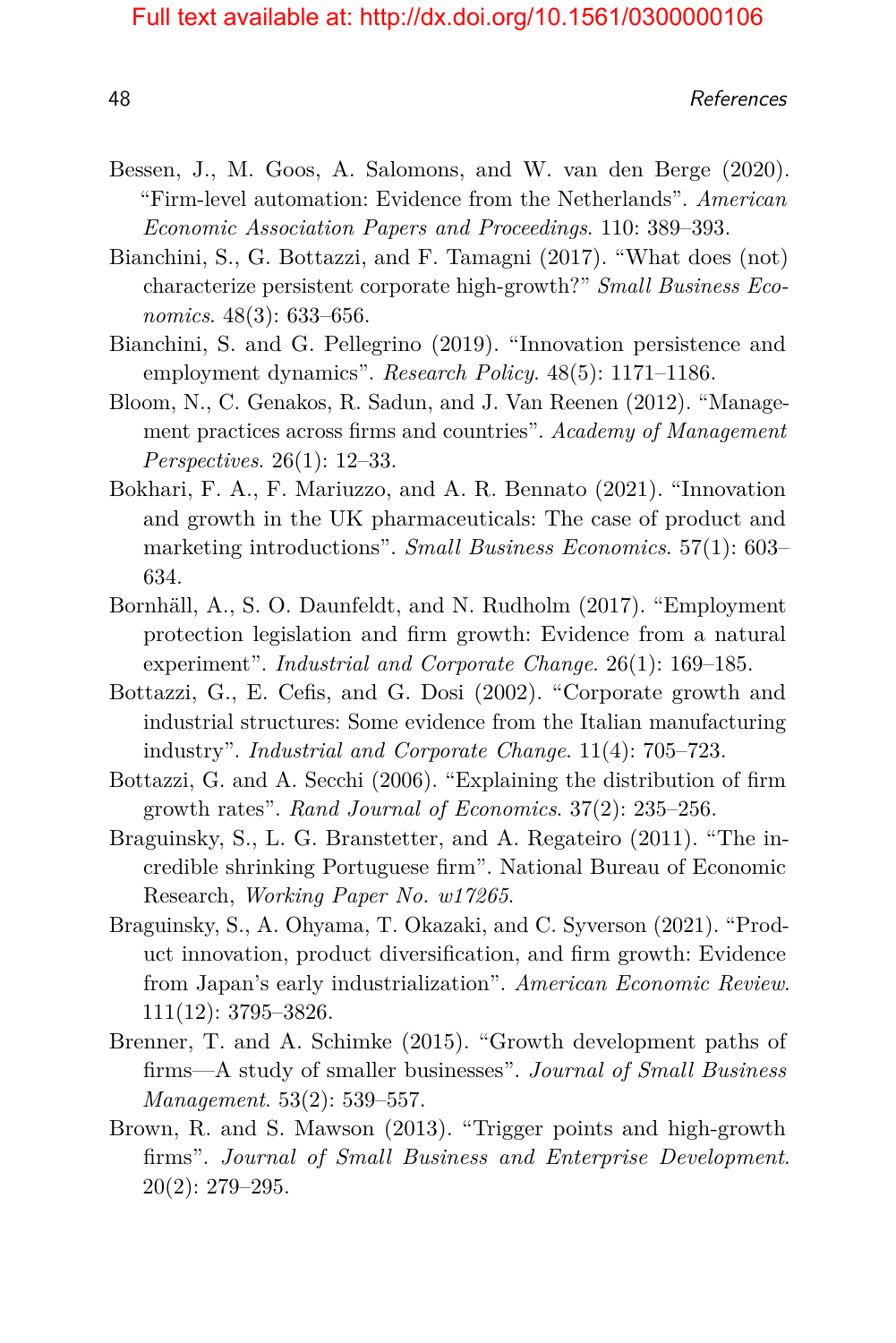- Butters, R. A. (2020). "Demand volatility, adjustment costs, and productivity: An examination of capacity utilization in hotels and airlines". *American Economic Journal: Microeconomics*. 12(4): 1–44.
- <span id="page-14-3"></span>Caliendo, L., G. Mion, L. D. Opromolla, and E. Rossi-Hansberg (2020). "Productivity and organization in Portuguese firms". *Journal of Political Economy.* 128(11): 000. URL: [https://www.journals.uchica](https://www.journals.uchicago.edu/doi/abs/10.1086/710533) [go.edu/doi/abs/10.1086/710533.](https://www.journals.uchicago.edu/doi/abs/10.1086/710533)
- Caliendo, L., F. Monte, and E. Rossi-Hansberg (2015). "The anatomy of French production hierarchies". *Journal of Political Economy*. 123(4): 809–852.
- Capasso, M., E. Cefis, and K. Frenken (2014). "On the existence of persistently outperforming firms". *Industrial and Corporate Change*. 23(4): 997–1036.
- <span id="page-14-0"></span>Caves, R. E. (1998). "Industrial organization and new findings on the turnover and mobility of firms". *Journal of Economic Literature*. 36(4): 1947–1982.
- Churchill, N. C. and V. L. Lewis (1983). "The five stages of small business growth". *Harvard Business Review*. May–June: 30–50.
- Coad, A. (2007). "A closer look at serial growth rate correlation". *Review of Industrial Organization*. 31: 69–82.
- <span id="page-14-1"></span>Coad, A. (2009). *The Growth of Firms: A Survey of Theories and Empirical Evidence*. Cheltenham, UK and Northampton, MA, USA: Edward Elgar.
- <span id="page-14-2"></span>Coad, A. (2018). "Firm age: A survey". *Journal of Evolutionary Economics*. 28(1): 13–43.
- Coad, A., M. Cowling, and J. Siepel (2017). "Growth processes of highgrowth firms as a four-dimensional chicken and egg". *Industrial and Corporate Change*. 26(4): 537–554.
- Coad, A., S. O. Daunfeldt, and D. Halvarsson (2021a). "Amundsen versus Scott: Are growth paths related to firm performance?" *Small Business Economics*: 1-18. DOI: [10.1007/s11187-021-00552-y.](https://doi.org/10.1007/s11187-021-00552-y)
- Coad, A., C. Domnick, F. Flachenecker, P. Harasztosi, M. L. Janiri, R. Pal, and M. Teruel (2021b). "Capacity constraints as a trigger for high growth". *Small Business Economics*. DOI:  $10.1007 \text{/} s11187$  $-021-00558-6.$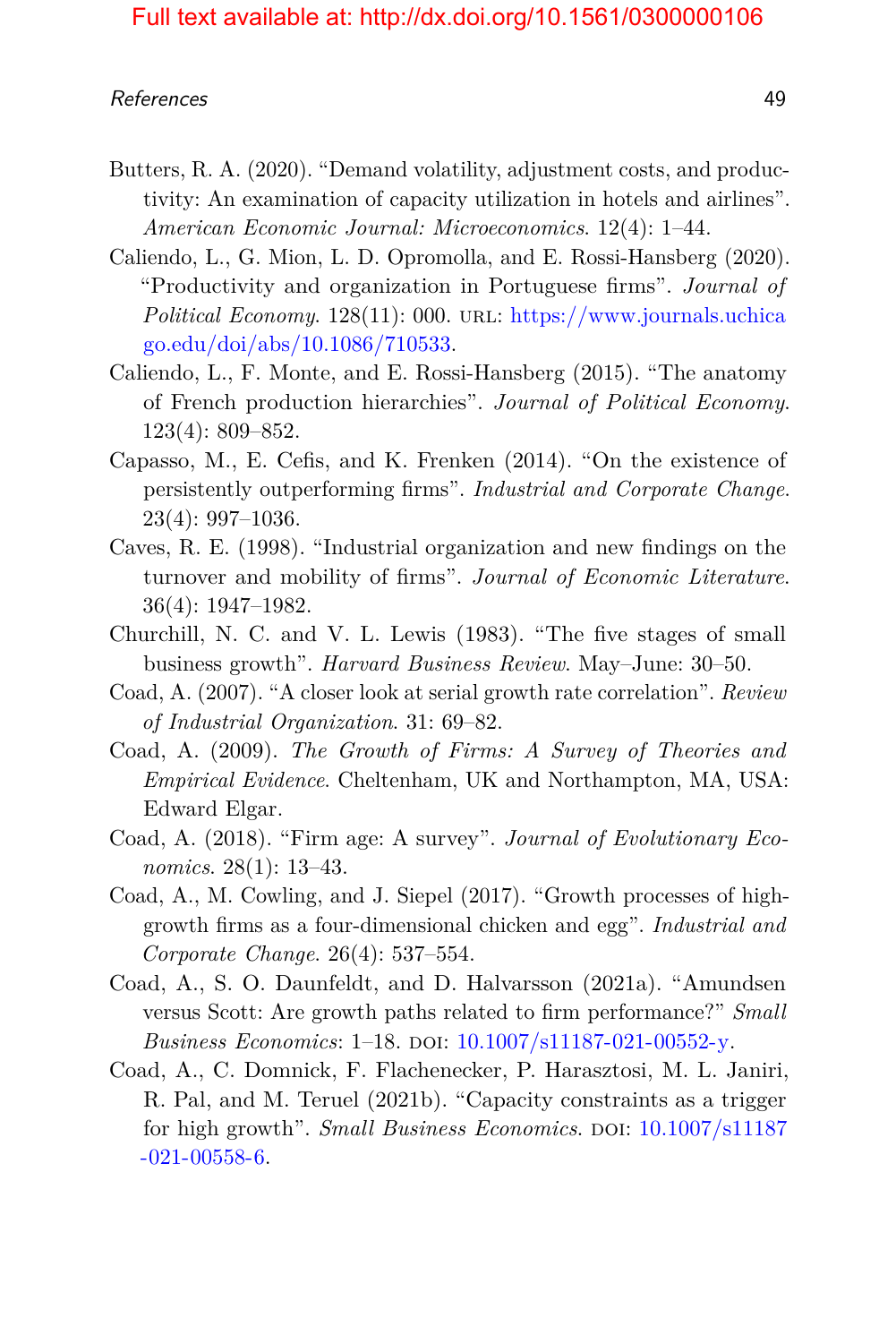- Coad, A., J. Frankish, R. Roberts, and D. Storey (2013). "Growth paths and survival chances: An application of Gambler's Ruin theory". *Journal of Business Venturing*. 28: 615–632.
- <span id="page-15-0"></span>Coad, A., S. O. Daunfeldt, W. Hölzl, D. Johansson, and P. Nightingale (2014). "High-growth firms: Introduction to the special section". *Industrial and Corporate Change*. 23(1): 91–112.
- Coad, A., J. S. Frankish, R. G. Roberts, and D. J. Storey (2015). "Are firm growth paths random? A reply to firm growth and the illusion of randomness". *Journal of Business Venturing Insights*. 3: 5–8.
- Coad, A., S. O. Daunfeldt, and D. Halvarsson (2018). "Bursting into life: firm growth and growth persistence by age". *Small Business Economics*. 50(1): 55–75.
- Coad, A. and E. Haddad (2021). "The meso-level: Structural persistency". In: *Handbook of Research Methods and Applications in Industrial Dynamics and Evolutionary Economics*. Ed. by U. Cantner, M. Guerzoni, and S. Vannuccini. Edward Elgar: Cheltenham, UK. (forthcoming).
- Coad, A. and W. Hölzl (2009). "On the autocorrelation of growth rates". *Journal of Industry Competition and Trade*. 9(2): 139–166.
- Coad, A. and M. Planck (2012). "Firms as bundles of discrete resources— Towards an explanation of the exponential distribution of firm growth rates". *Eastern Economic Journal*. 38: 189–209.
- Coad, A. and R. Rao (2008). "Innovation and firm growth in high-tech sectors: A quantile regression approach". *Research Policy*. 37(4): 648–663.
- Coad, A. and R. Rao (2011). "The firm-level employment effects of innovations in high-tech US manufacturing industries". *Journal of Evolutionary Economics*. 21(2): 255–283.
- Coad, A. and S. Srhoj (2021). "Entrepreneurial ecosystems and regional persistence of high growth firms: A 'Broken Clock' critique". In: *Munich Personal RePEc Archive, MPRA Paper No. 110991*. Germany. University Library of Munich. URL: [https://mpra.ub.uni-muenchen.](https://mpra.ub.uni-muenchen.de/110991/) [de/110991/.](https://mpra.ub.uni-muenchen.de/110991/)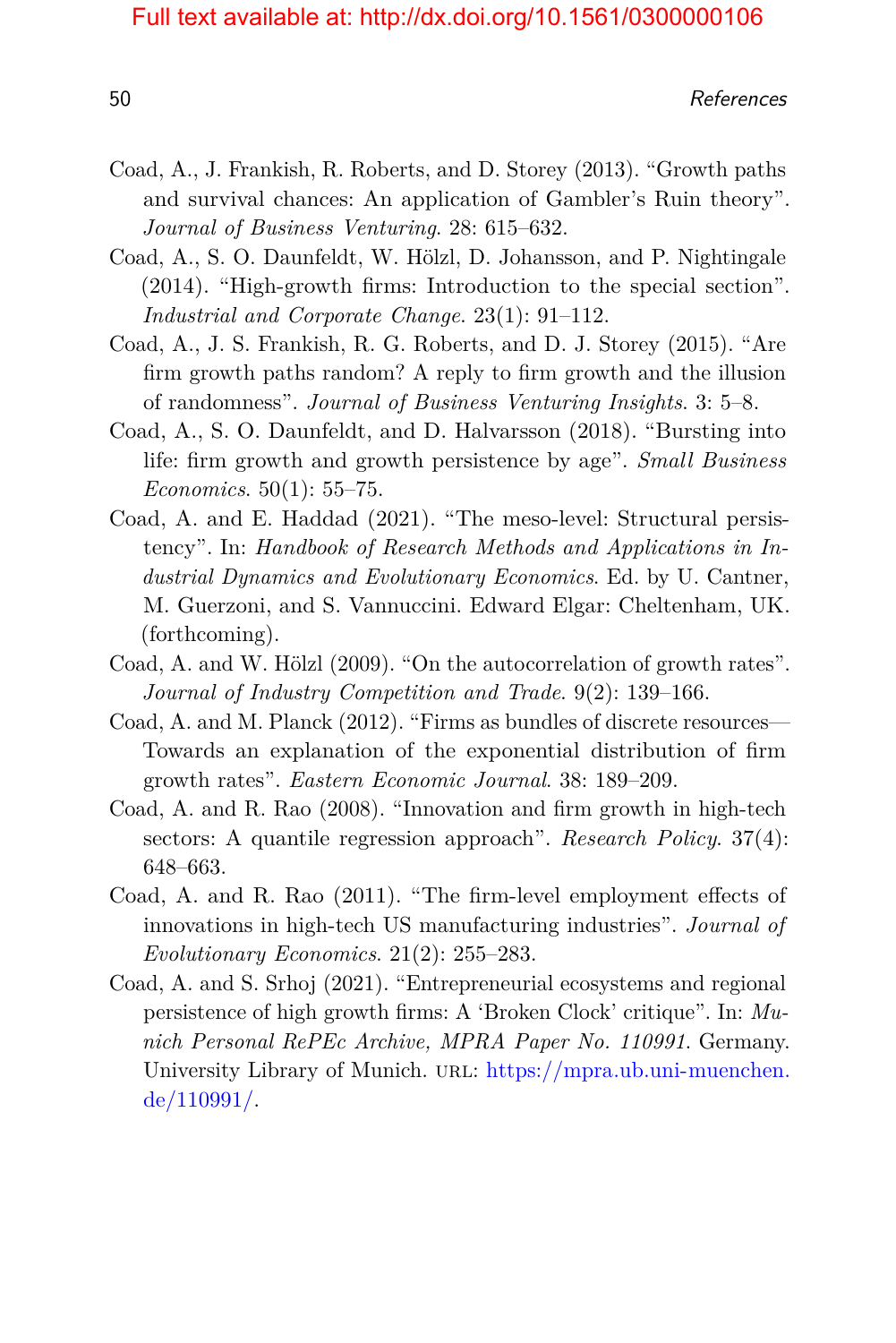- Colombo, M. G. and L. Grilli (2013). "The creation of a middlemanagement level by entrepreneurial ventures: Testing economic theories of organizational design". *Journal of Economics and Management Strategy*. 22: 390–422.
- Cooper, R., J. Haltiwanger, and L. Power (1999). "Machine replacement and the business cycle: Lumps and bumps". *American Economic Review*. 89(4): 921–946.
- Cowling, M. and W. Liu (2011). *ASBS Barometer Report on Business Growth, Access to Finance, and Performance Outcomes in the Recession*. London, UK: Department for Business, Innovation and Skills.
- Cowling, M., W. Liu, W. Yue, and H. Do (2019). "Market consolidation, market growth, or new market development? Owner, firm, and competitive determinants". *International Review of Entrepreneurship*.  $17(1): 17-36.$
- Cowling, M. and S. P. Nadeem (2020). "Entrepreneurial firms: With whom do they compete, and where?" *Review of Industrial Organization*. 57(3): 559–577.
- Cruz, M., M. Bussolo, and L. Iacovone (2018). "Organizing knowledge to compete: Impacts of capacity building programs on firm organization". *Journal of International Economics*. 111: 1–20.
- Cunningham (2021). Causal Inference: The Mixtape. Yale University Press. URL: [https://mixtape.scunning.com/index.html.](https://mixtape.scunning.com/index.html)
- Daunfeldt, S. O., N. Elert, and D. Johansson (2016). "Are high-growth firms overrepresented in high-tech industries?" *Industrial and Corporate Change*. 25(1): 1–21.
- Daunfeldt, S.-O. and D. Halvarsson (2015). "Are high-growth firms onehit wonders? Evidence from Sweden". *Small Business Economics*. 44: 361–383.
- <span id="page-16-0"></span>Davidsson, P., L. Achtenhagen, and L. Naldi (2010). "Small firm growth". *Foundations and Trends in Entrepreneurship*. 6(2): 69–166.
- Davidsson, P. and F. Delmar (2006). "High-growth firms and their contribution to employment: The case of Sweden 1987–1996". Davidsson, Delmar, Wiklund 2006; "Entrepreneurship and the growth of the firm", Cheltenham, UK: Edward Elgar.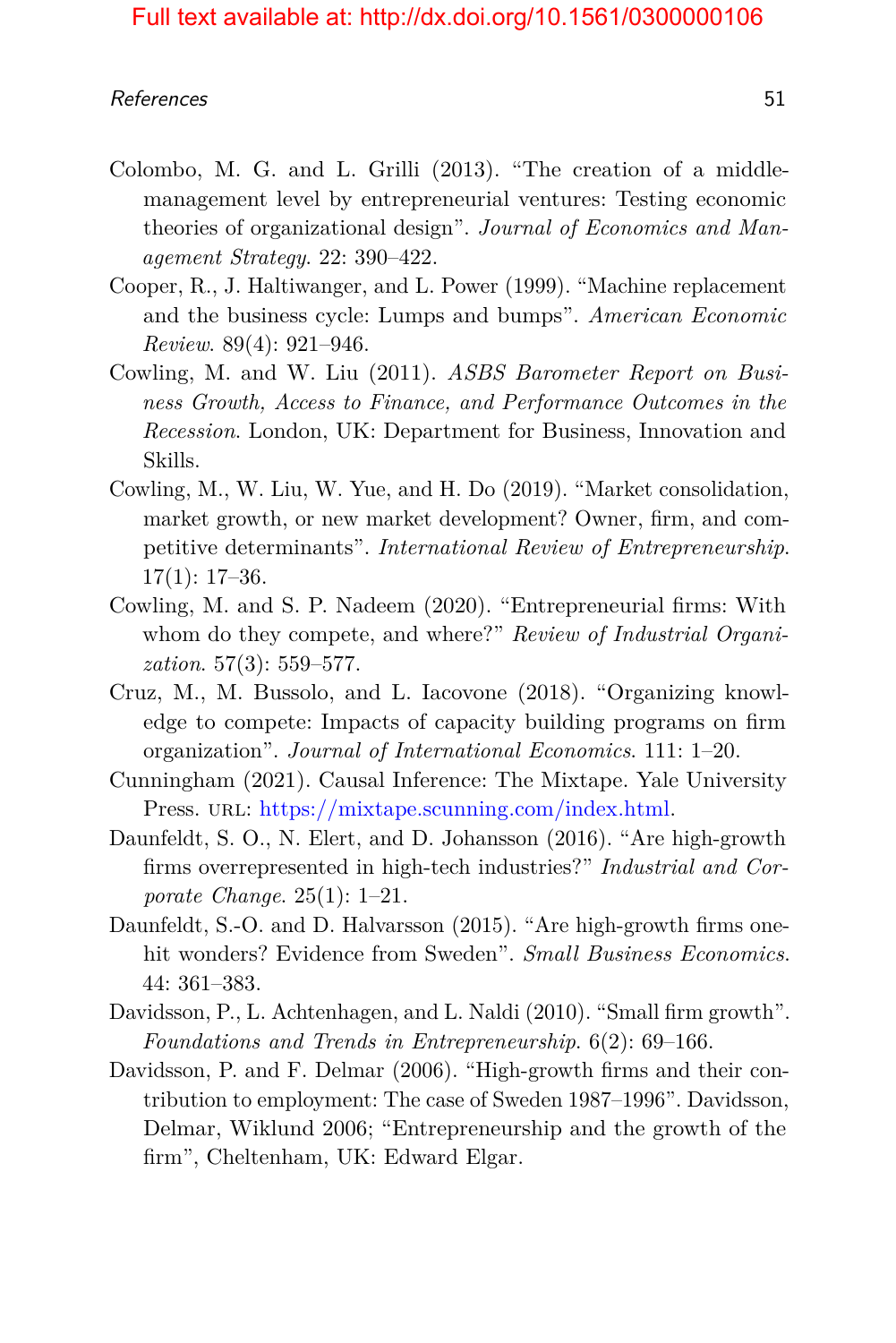- Delmar, F., P. Davidsson, and W. B. Gartner (2003). "Arriving at the high-growth firm". *Journal of Business Venturing*. 18: 189–216.
- <span id="page-17-0"></span>Demir, R., K. Wennberg, and A. McKelvie (2017). "The strategic management of high-growth firms: A review and theoretical conceptualization". *Long Range Planning*. 50(4): 431–456.
- Derbyshire, J. and E. Garnsey (2014). "Firm growth and the illusion of randomness". *Journal of Business Venturing Insights*. 1: 8–11.
- Domini, G., M. Grazzi, D. Moschella, and T. Treibich (2020). "Threats and opportunities in the digital era: Automation spikes and employment dynamics". *Research Policy*. 104137.
- Doms, M. and T. Dunne (1998). "Capital adjustment patterns in manufacturing plants". *Review of Economic Dynamics*. 1(2): 409–429.
- Dosi, G., M. Grazzi, D. Moschella, G. Pisano, and F. Tamagni (2020). "Long-term firm growth: An empirical analysis of US manufacturers 1959–2015". *Industrial and Corporate Change*. 29(2): 309–332.
- Erhardt, E. C. (2021). "Measuring the persistence of high firm growth: Choices and consequences". *Small Business Economics*. 56(1): 451– 478.
- Esteve-Pérez, S., F. Pieri, and D. Rodriguez (2021). "One swallow does not make a summer: Episodes and persistence in high growth". *Small Business Economics*: 1–28. DOI: [10.1007/s11187-020-00443-8.](https://doi.org/10.1007/s11187-020-00443-8)
- Eurostat OECD (2007). *Eurostat-OECD Manual on Business Demography Statistics*. Luxembourg: Office for Official Publications of the European Communities.
- Fairlie, R. W. and J. Miranda (2017). "Taking the leap: The determinants of entrepreneurs hiring their first employee". *Journal of Economics and Management Strategy*. 26(1): 3–34.
- Friesenbichler, K. and W. Hölzl (2020). "High-growth firm shares in Austrian regions: the role of economic structures". *Regional Studies*. 54(11): 1585–1595.
- Garicano, L. (2000). "Hierarchies and the organization of knowledge in production". *Journal of Political Economy*. 108(5): 874–904.
- Garicano, L., C. Lelarge, and J. Van Reenen (2016). "Firm size distortions and the productivity distribution: Evidence from France". *American Economic Review*. 106(11): 3439–3479.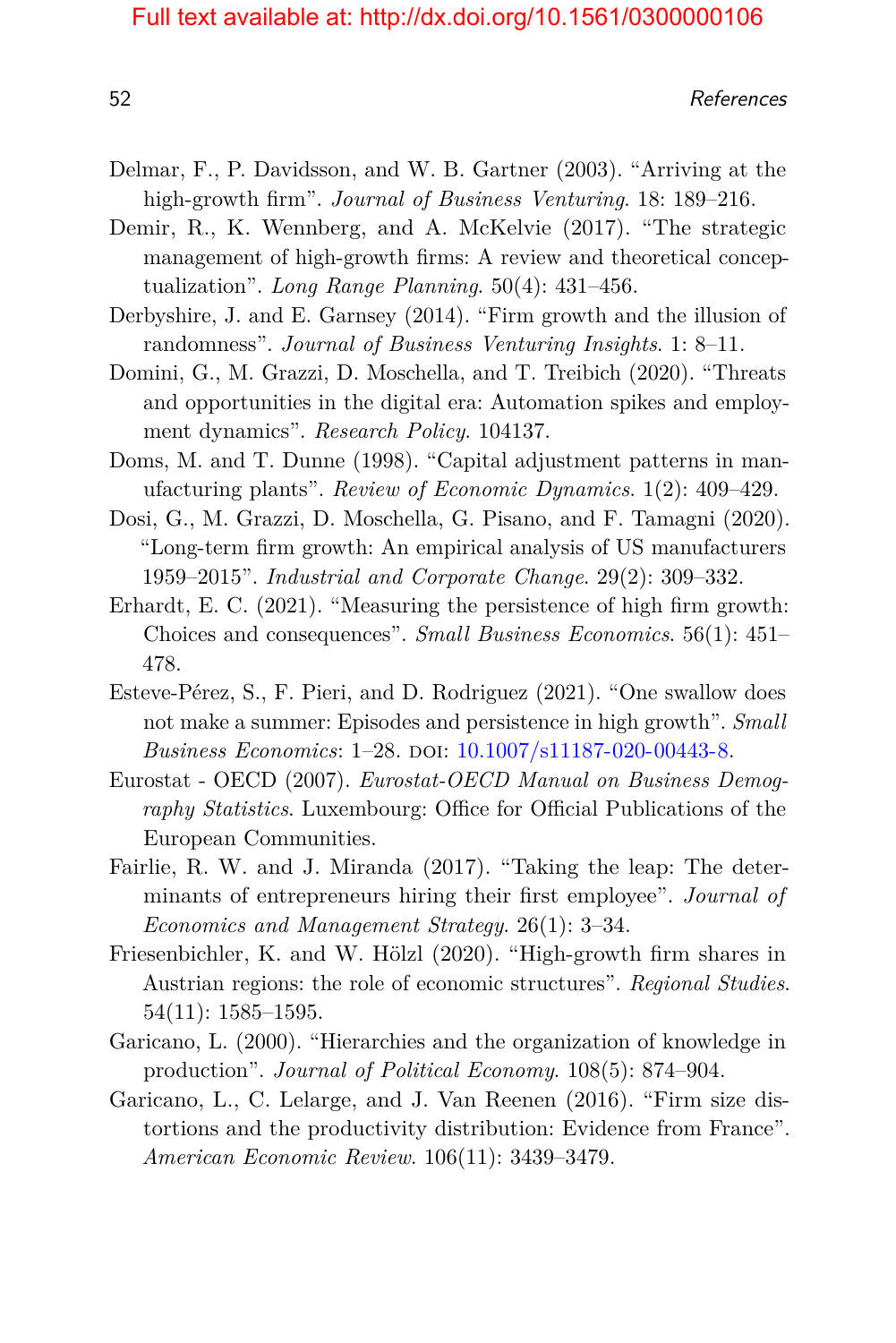- Garnsey, E. and P. Heffernan (2005). "Growth setbacks in new firms". *Futures*. 37(7): 675–697.
- Garnsey, E., E. Stam, and P. Heffernan (2006). "New firm growth: Exploring processes and paths". *Industry and Innovation*. 13(1): 1–20.
- Geroski, P. and K. Gugler (2004). "Corporate growth convergence in Europe". *Oxford Economic Papers*. 56: 597–620.
- <span id="page-18-0"></span>Gilbert, B. A., P. P. McDougall, and D. B. Audretsch (2006). "New venture growth: A review and extension". *Journal of Management*. 32(6): 926–950.
- Gradzewicz, M. (2021). "What happens after an investment spike— Investment events and firm performance". *Journal of Business and Economic Statistics*. 39(3): 636–651.
- Grazzi, M., N. Jacoby, and T. Treibich (2016). "Dynamics of investment and firm performance: Comparative evidence from manufacturing industries". *Empirical Economics*. 51(1): 125–179.
- Greiner, L. E. (1998). "Evolution and revolution as organizations grow". *Harvard Business Review.* May–June. 76(3): 55–67.
- Grover Goswami, A., D. Medvedev, and E. Olafsen (2019). *High-Growth Firms: Facts, Fiction, and Policy Options for Emerging Economies*. Washington, DC: World Bank.
- <span id="page-18-1"></span>Henrekson, M. and D. Johansson (2009). "Competencies and institutions fostering high-growth firms". *Foundations and Trends in Entrepreneurship*. 5(1): 1–80.
- <span id="page-18-2"></span>Henrekson, M. and D. Johansson (2010). "Gazelles as job creators: A survey and interpretation of the evidence". *Small Business Economics*. 35: 227–244.
- Hijzen, A., L. Mondauto, and S. Scarpetta (2017). "The impact of employment protection on temporary employment: Evidence from a regression discontinuity design". *Labour Economics*. 46: 64–76.
- Holly, S., I. Petrella, and E. Santoro (2013). "Aggregate fluctuations and the cross-sectional dynamics of firm growth". *Journal of the Royal Statistical Society A*. 176, part 2: 459–479.
- Hölzl, W. (2014). "Persistence, survival, and growth: A closer look at 20 years of fast-growing firms in Austria". *Industrial and Corporate Change*. 23(1): 199–231.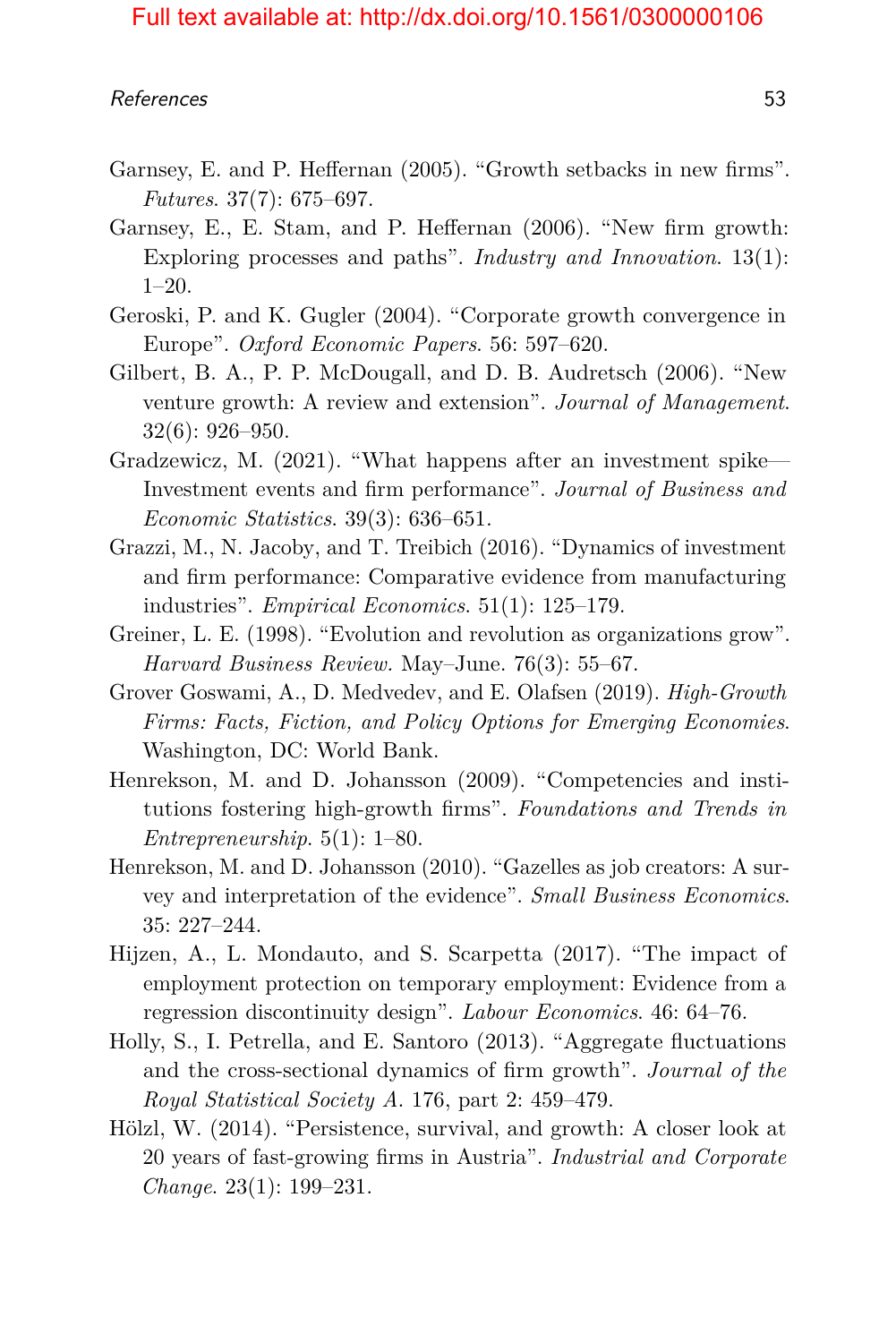- Ijiri, Y. and H. A. Simon (1967). "A model of business firm growth". *Econometrica*. 35(2): 348–355.
- Levie, J. and B. B. Lichtenstein (2010). "A terminal assessment of stages theory. Introducing a dynamic states approach to entrepreneurship". *Entrepreneurship Theory and Practice*. 34(2): 317–350.
- Lockett, A., J. Wiklund, P. Davidsson, and S. Girma (2011). "Organic and acquisitive growth: Re-examining, testing and extending Penrose's growth theory". *Journal of Management Studies*. 48(1): 48– 74.
- Lunardi, J. T., S. Miccichè, F. Lillo, R. N. Mantegna, and M. Gallegati (2014). "Do firms share the same functional form of their growth rate distribution? A statistical test". *Journal of Economic Dynamics and Control*. 39: 140–164.
- Lundmark, E., A. Coad, J. Frankish, and D. Storey (2020). "The liability of volatility and how it changes over time among new ventures". *Entrepreneurship Theory and Practice*. 44(5): 933–963.
- MacDonald, C. J. (1998). "The evolution of intel's copy EXACTLY! technology transfer method". *Intel Technology Journal, Quarter*. 4: 1–6.
- <span id="page-19-0"></span>McKelvie, A. and J. Wiklund (2010). "Advancing firm growth research: A focus on growth mode instead of growth rate". *Entrepreneurship Theory and Practice*. 34(2): 261–288.
- McMahon, R. G. P. (2001). "Deriving an empirical development taxonomy for manufacturing SMEs using data from Australia's Business Longitudinal Survey". *Small Business Economics*. 17: 197–212.
- Metcalfe, J. S. (2005). "Accounting for evolution: An assessment of the population method". *Working Paper*, CRIC, University of Manchester. 27th July.
- Moneta, A., D. Entner, P. Hoyer, and A. Coad (2013). "Causal inference by independent component analysis: Theory and applications". *Oxford Bulletin of Economics and Statistics*. 75(5): 705–730.
- Mooij, J. M., J. Peters, D. Janzing, J. Zscheischler, and B. Schölkopf (2016). "Distinguishing cause from effect using observational data: Methods and benchmarks". *Journal of Machine Learning Research*. 17(32): 1–102.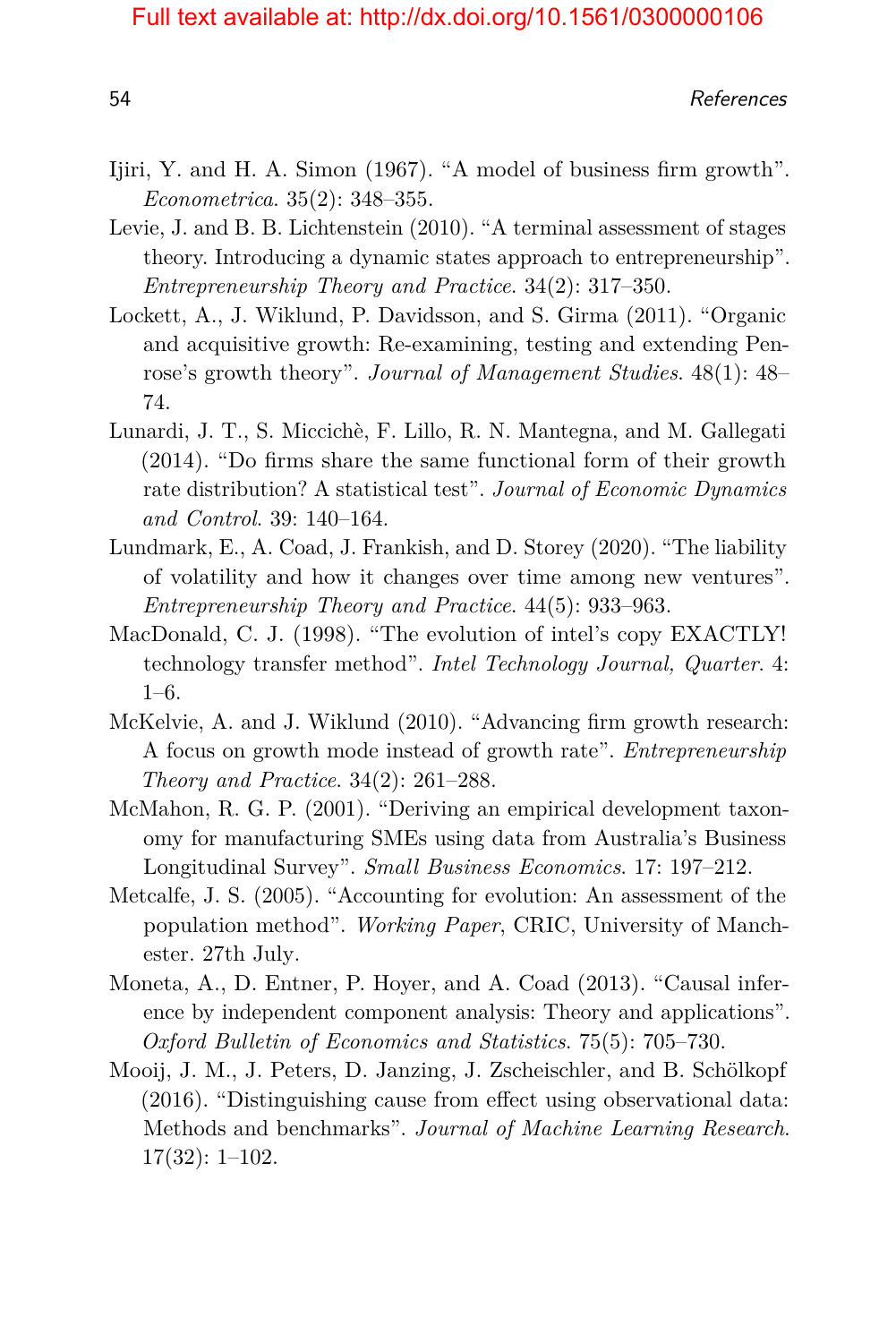- <span id="page-20-0"></span>Moreno, F. and A. Coad (2015). "High-growth firms: Stylized facts and conflicting results". In: *Entrepreneurial Growth: Individual, Firm, and Region*. Ed. by A. C. Corbett, J. Katz, and A. McKelvie. Vol. 17. 17th Volume of "Advances in Entrepreneurship, Firm Emergence, and Growth" Emerald Publishers. 187-230. DOI: [10.1108/S1074-754](https://doi.org/10.1108/S1074-754020150000017016) [020150000017016.](https://doi.org/10.1108/S1074-754020150000017016)
- Moschella, D., F. Tamagni, and X. Yu (2019). "Persistent high-growth firms in China's manufacturing". *Small Business Economics*. 52: 573–594. doi: [10.1007/s11187-017-9973-4.](https://doi.org/10.1007/s11187-017-9973-4)
- Murmann, J. P., J. Korn, and H. Worch (2014). "How fast can firms grow?" *Jahrbücher für Nationalökonomie und Statistik*. 234(2–3): 210–233.
- <span id="page-20-1"></span>Nason, R. S. and J. Wiklund (2018). "An assessment of resource-based theorizing on firm growth and suggestions for the future". *Journal of Management*. 44(1): 32–60.
- Nathan, M. and A. Rosso (2022). "Innovative events: Product launches, innovation and firm performance". *Research Policy*. 51(1): 104373.
- Newbert, S. L. (2007). "Empirical research on the resource-based view of the firm: An assessment and suggestions for future research". *Strategic Management Journal*. 28(2): 121–146.
- <span id="page-20-2"></span>Nichter, S. and L. Goldmark (2009). "Small firm growth in developing countries". *World Development*. 37(9): 1453–1464.
- Penrose, E. T. (1959). *The Theory of the Growth of the Firm*. Oxford, UK: Basil Blackwell.
- Pozzi, A. and F. Schivardi (2016). "Demand or productivity: What determines firm growth?" *Rand Journal of Economics*. 47(3): 608– 630.
- Rigobon, R. (2003). "Identification through heteroskedasticity". *Review of Economics and Statistics*. LXXXV(4): 777–792.
- Schivardi, F. and R. Torrini (2008). "Identifying the effects of firing restrictions through size-contingent differences in regulation". *Labour Economics*. 15(3): 482–511.
- Schneck, S., A. Werner, and H. J. Wolter (2021). "A replication study on growth paths of young firms: Evidence from German administrative data". *Journal of Business Venturing Insights*. 16: e00246.